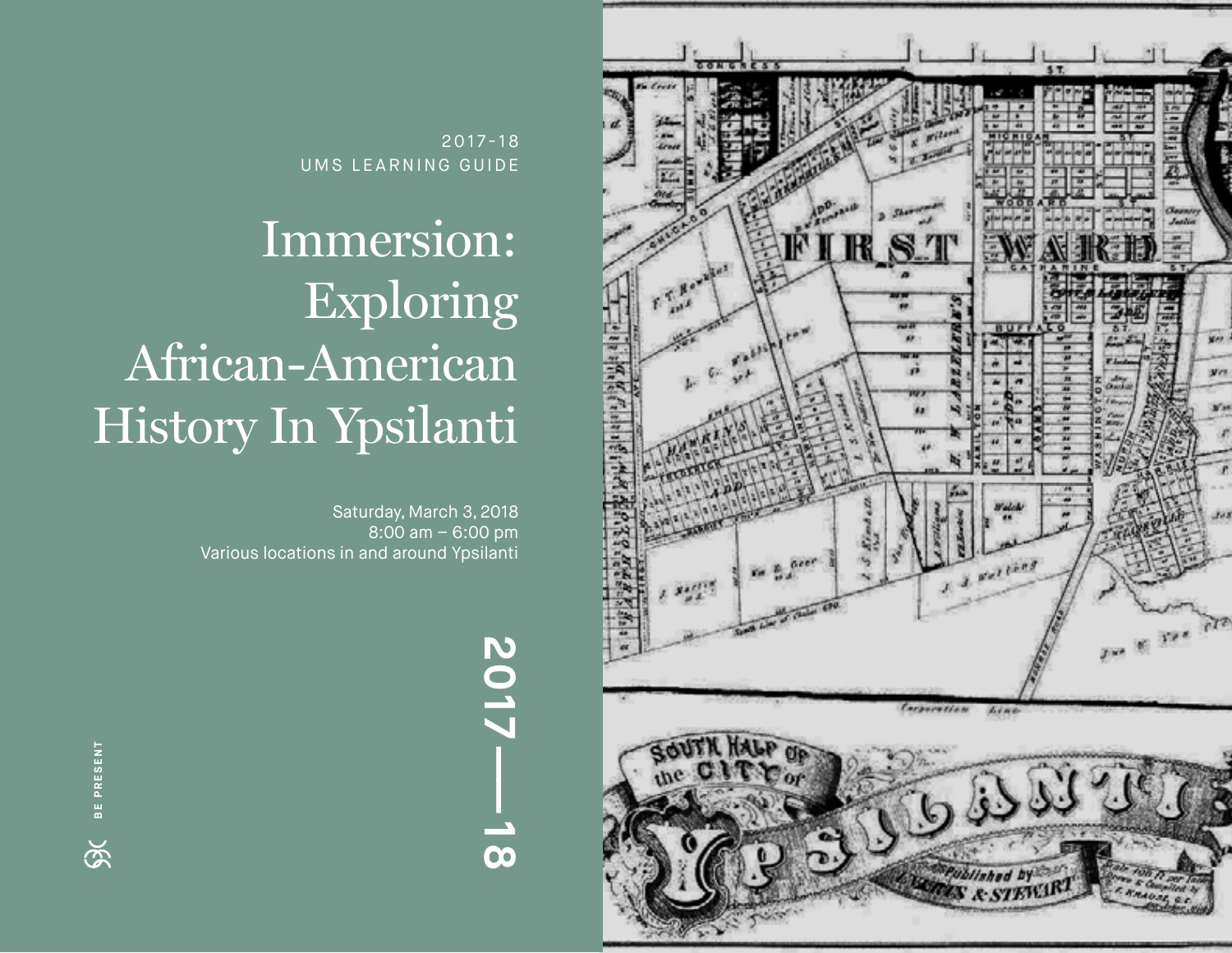## Table of Contents

### THE IMMERSION

- Foreword: Framing the day
- Overview
- Presenters
- Immersion Agenda

### YPSILANTI, MICHIGAN

- History of Ypsilanti
- A.P. Marshall
- Riverside Arts Center
- Landmark Ypsilanti Tour Highlights
- Ypsilanti African American Mural Project
- Brown African Methodist Episcopal Church

### RESOURCES

- Organizations and Information
- Ann Arbor District Library

### 

### CONNECT

- About UMS
- Sponsors and Credits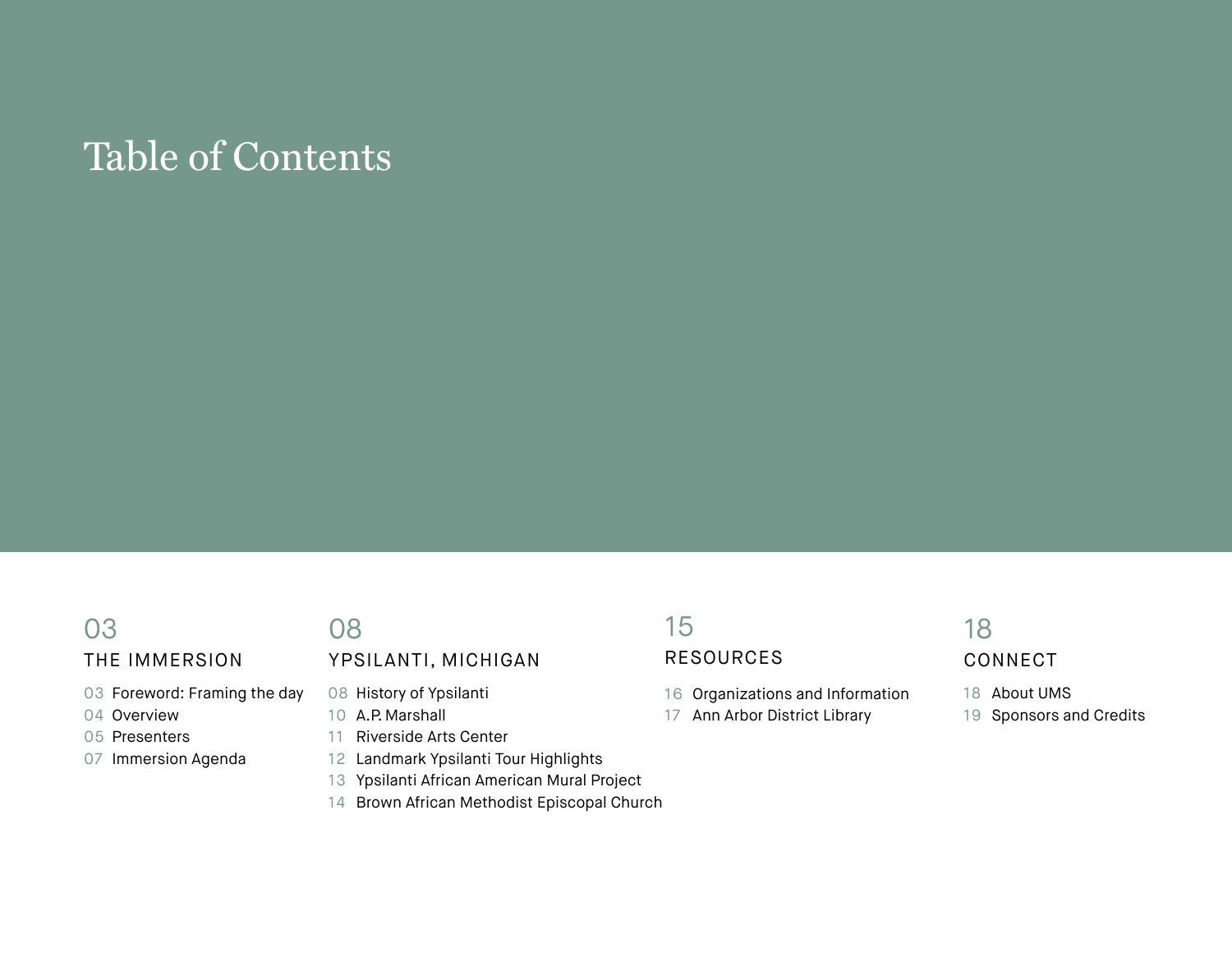### Foreword: Framing Your Day

#### **TERRI PARK UMS EDUCATION COORDINATOR**



Why is it important to study history? Studying history can help us understand the past. Studying history can help us understand the present. Studying history can help us connect to our own culture. Studying history can provide insight to cultures with which we are less familiar, even though they may be close to home.

This is where I found myself when I began my research for this season's K-12 cultural

immersion. I was amazed to discover the rich history of African-American heritage right next door in Ypsilanti. Like many of us, as a young child I learned about slavery, the Civil War, and the heroic acts of Harriet Tubman in school. But I did not really connect with African-American history in a significant, meaningful, and impactful way.

Thus my educational journey began. I looked at old maps of Ypsilanti farmland. Black and white photos of the Second Baptist Church and Depot Town. Photos of African-American soldiers who fought in the Civil War and the dozens of unnamed Black Americans that worked hard to establish businesses, churches, and a community where they could live and thrive.

I read news articles about slaves who escaped to Canada traveling through Ypsilanti. I read clippings on Ypsilanti's rich social life and music scene. I read numerous articles about local political activism during Jim Crow. This history had faces and landmarks and seemed not so distant and disconnected. Though I will never truly know the suffering and hardship that African Americans endured — and still endure today — I hope to be a better ally as I now more fully appreciate that learning about Black history is learning about American history and local history.

People have come to our nation and our community from many countries in the world, and to have a complete account of American history we must include all of their stories. Our shared history is inherently multicultural  $-$  a tapestry of tales, stories of the strong, of the powerless, of Blacks, whites, and immigrants. While we may not always share the same viewpoints, I believe that with a deeper understanding of one another's stories, we can more effectively move forward as one family.

Photo: 1868 Bird's-eye map of Ypsilanti-Ypsilanti Historical Society.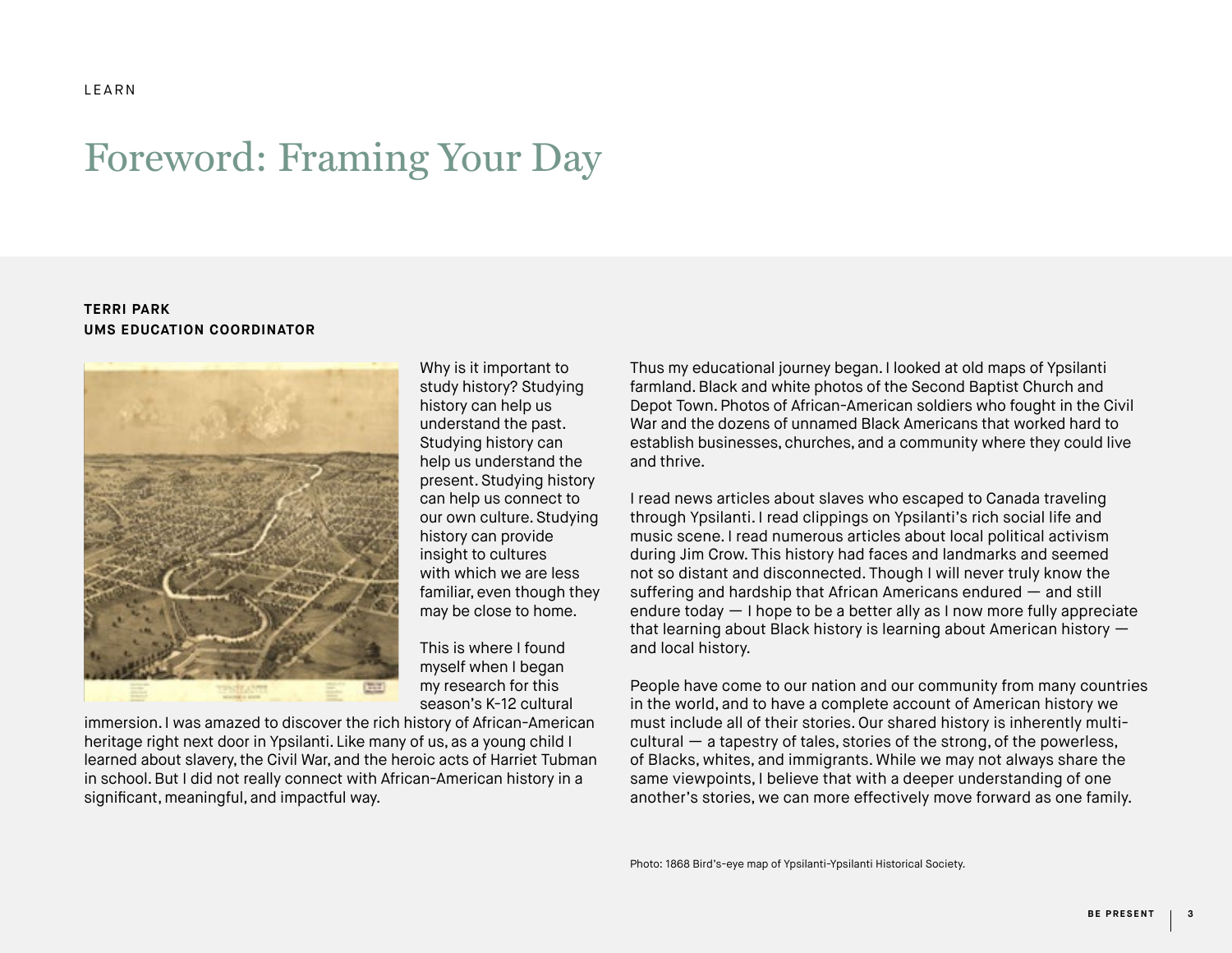## **Overview**

This day-long immersion explores the rich African-American history of Ypsilanti, Michigan. UMS is partnering with community artists, scholars, and long-time residents to guide participants through a series of immersive historic, cultural, and artistic experiences.

Participants will visit important historical sites, including places that served as safe houses on the Underground Railroad, the resting places of Ypsilanti's African-American Civil War veterans from the 102nd Troop (an African-American infantry unit of the Union Army), neighborhoods that were important sites during the civil rights era, as well as many other landmarks representing the rich, longstanding history and culture of African Americans in Michigan. Workshops will feature artistic demonstrations and resources that can be brought back into the classroom.

Immersions are day-long, intensive workshops that focus on a specific culture, community, or art form. They are designed in partnership with local and national experts and are connected to UMS season programming.

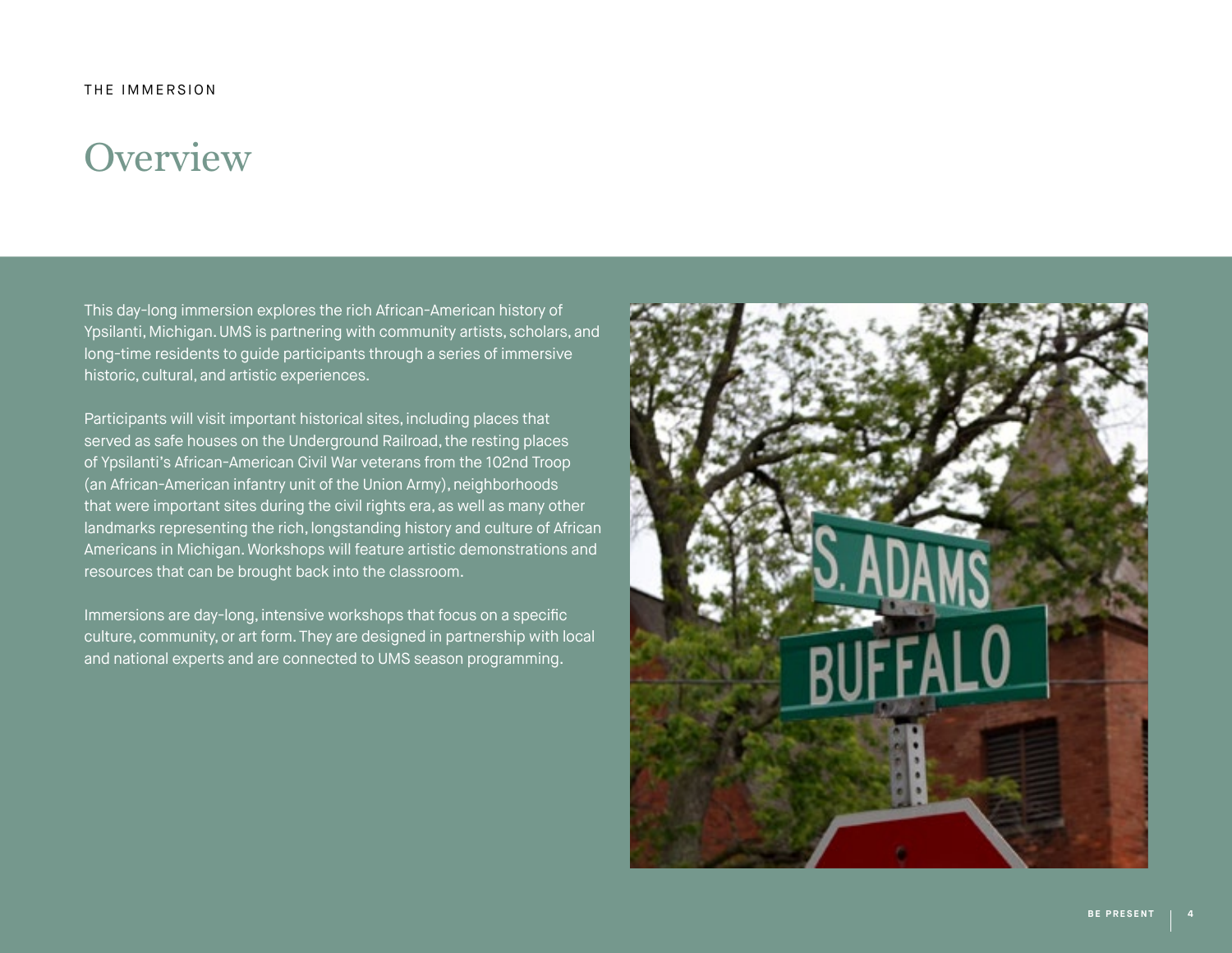### **Presenters**

#### **LYNNE SETTLES**



Lynne is a veteran art teacher in her fourth year with Ypsilanti Community High School. In her short time in Ypsilanti she has been awarded the Exemplary Education Endeavors Award by the Ann Arbor/ Ypsilanti Regional Chamber Foundation, the Mercedes Wauddy Humanitarian Award by the Ypsilanti Community Schools Student Council, a City of Ypsilanti Proclamation for the partnership she developed between

YCS and the Ypsilanti Community, and, most recently, the DTE Energy Foundation Educator of the year in 2017. She is one of the founding members of the African American Mural project with Matt Siegfried, which guided her students in the completion of four community murals related to history. Her students have been committed to community art events such as ArtPrize and YpsiGlow for two years. In 2017 her students organized a Peace March honoring Fredrick Douglass and Martin Luther King, Jr. Her students have made several presentations on their community place-based art projects.

#### **MAXIMILIAN HARPER**



Max is a junior at Ypsilanti Community High School. He has led many projects in the classrooms such as the African American Mural Project and the silent peace march. He has also given speeches at places such as Eastern Michigan University's Ecojustice and Activism conference and two peace marches. Max recently did a TedX talk and was nominated as 2017 Young Citizen of the Year. Along with his co-president, Bennie Williams, he is one

of the founding members of the Ypsilanti chapter of the NSBE Jr. (National Society of Black Engineers). In addition, Max finds has time to juggle varsity sports such as baseball and soccer.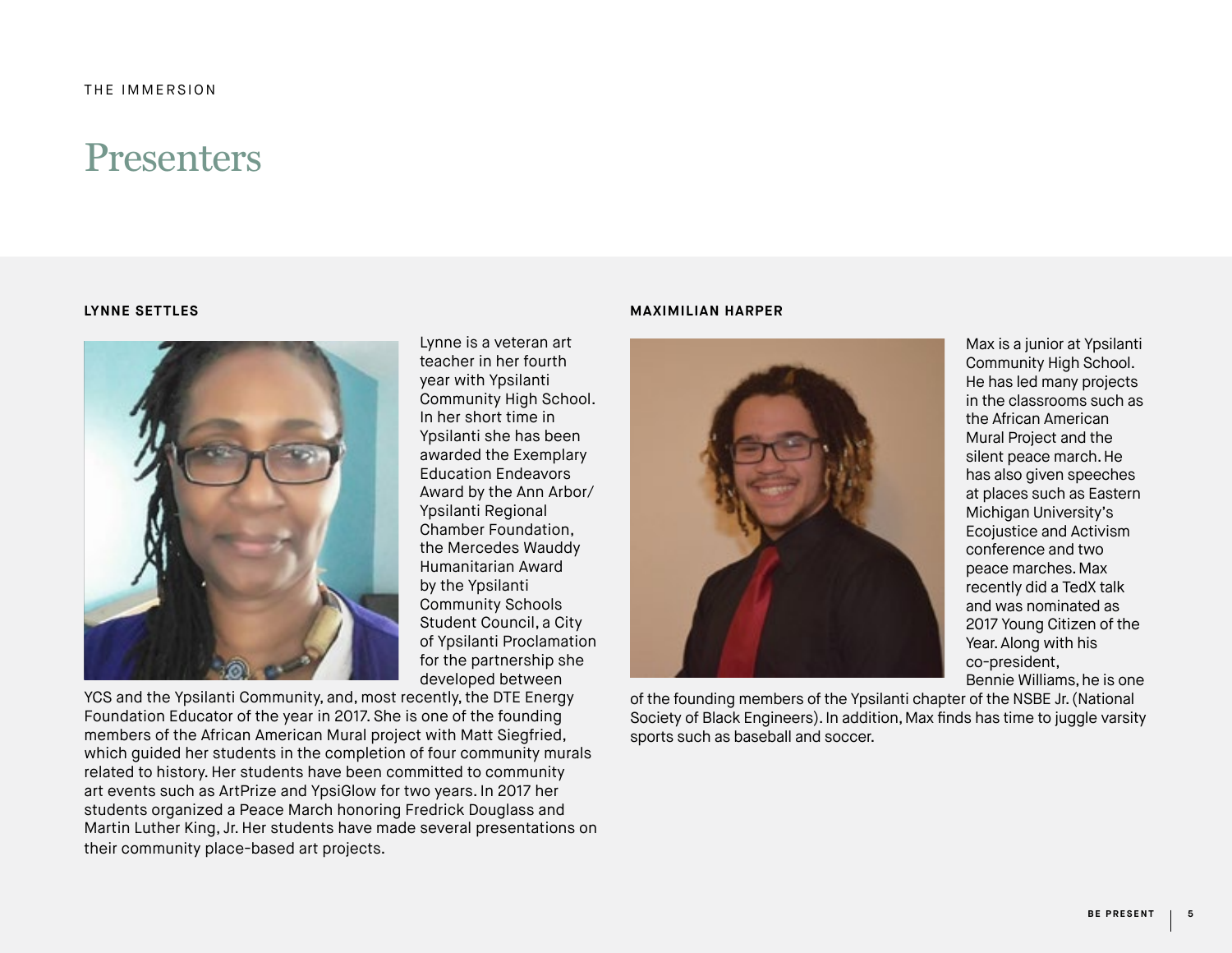### **Presenters**

CONTINUED

#### **MATT SIEGFRIED**



Matt is a historian, writer, and researcher with a focus on race, class, gender, and power in our social landscape. A graduate of Eastern Michigan University with degrees in History and Historic Preservation who is based in Ypsilanti, he has focused his work on connecting local history to broad historical moments. His projects include researching and writing historical markers for the State of Michigan, ongoing collaborations with the Ypsilanti Public

Library and the Ann Arbor Public Library, the Ypsilanti African-American mural project, and guest lectures and tours for Eastern Michigan University. Matt currently works for the Southeast Michigan Stewardship Coalition, collaborating with regional teachers to create local placebased history curriculum. He specializes in African-American history, serving on the board of the African-American Cultural Historical Museum of Washtenaw County, and has done extensive research on Ypsilanti's historic community, creating a website, [South Adams Street @ 1900.](https://southadamstreet1900.wordpress.com/)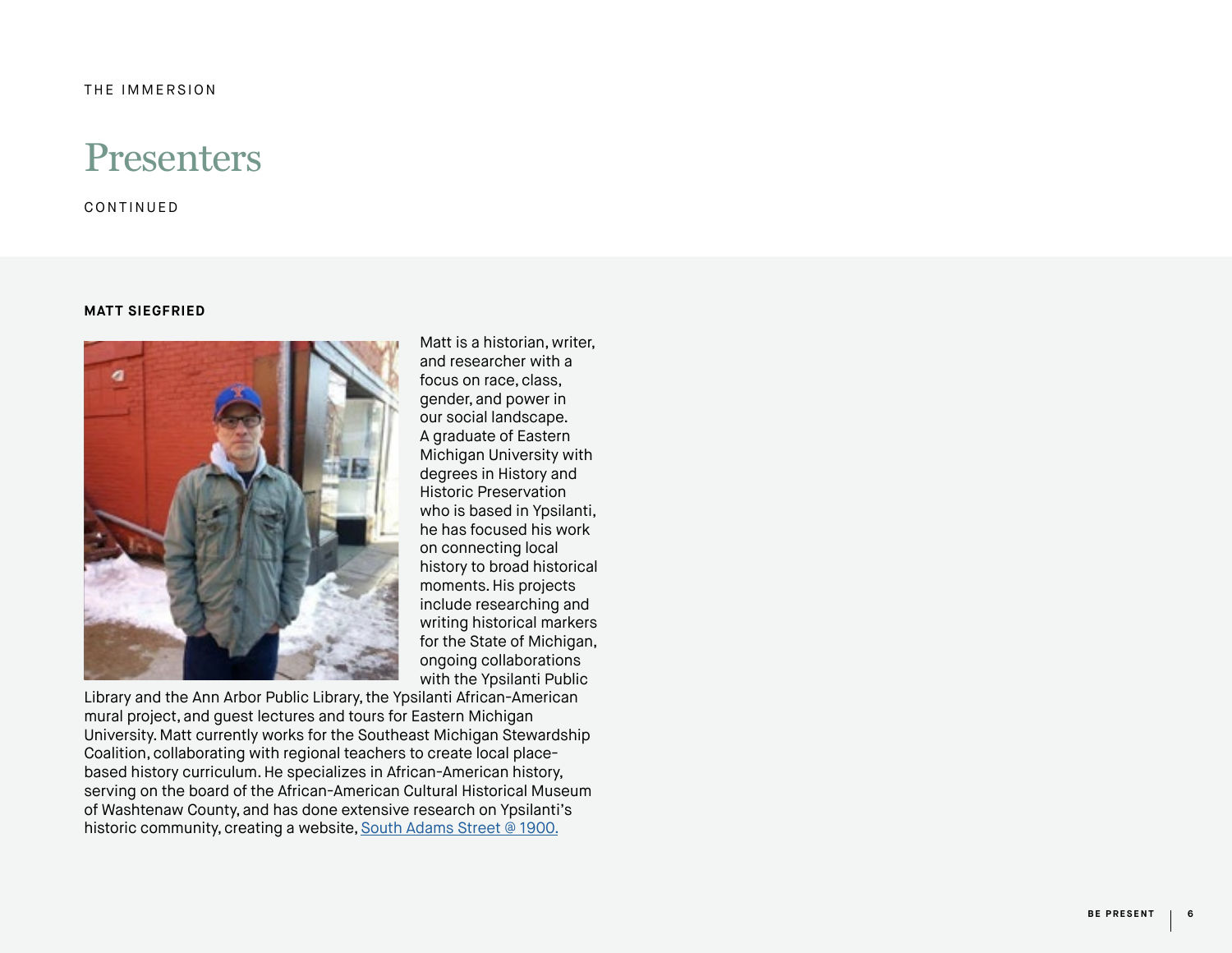#### THE IMMERSION

### The Immersion Agenda

### **MORNING**

Welcome and Introductions — Arrival at parking lot of Pioneer High School (601 W. Stadium Blvd, Ann Arbor)

#### Bus trip to Ypsilanti

- Breakfast at Beezy's Café
- Tour of Underground Railroad sites with Matt Siegfried
- Tour of landmark Ypsilanti neighborhoods
- Visit Brown African Methodist Episcopal Church
- Tour of Ypsilanti African American Mural Project with Maximilian Harper

### **AFTERNOON**

Visit Riverside Arts Center

- Lunch Catered by Cuppy's
- Meeting the community, sharing personal histories
- Hands-on Art-Making Activity with Lynne Settles

Bus back to Ann Arbor (Pioneer High School)

• Reflection and Wrap Up

### A SPECIAL THANKS TO

The development of this Immersion's rich content received tremendous support from:

- **• Lynne Settles,** visual arts teacher at Ypsilanti Community High School
- **• Matt Siegfried,** local historian for sharing the content of his website
- **• Janice Thompson** and **Nelson Freeman,** long-time Ypsilanti residents
- **• Kayla Coughlin** from the Ann Arbor District Library in providing additional resources
- Sean Meyers and Allie Taylor, who are part of the UMS Education and Community Engagement Department, for researching and helping to write content for the learning guide.
- UMS Ambassadors **Joan Grissing** and **Elena Synder** for their help with the day's events.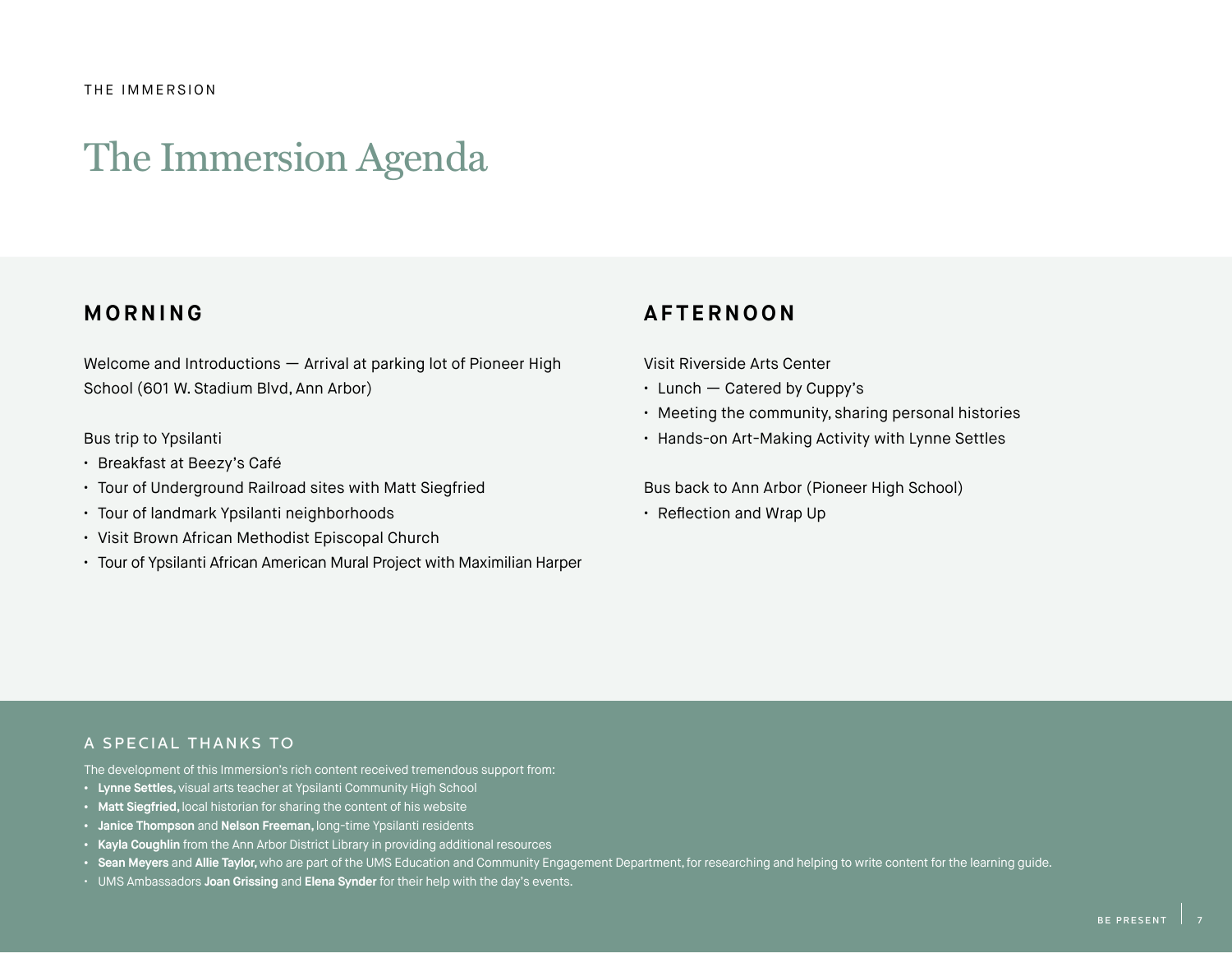## History of Ypsilanti Michigan

#### **BY MATT SIEGFRIED**



Ypsilanti was founded in the mid-1820s on or near the site of a former Potawatomi village and settled in the following decades largely by people from upstate New York and New England. Many early migrants from those areas to Ypsilanti brought the attitude of moral intervention into

society with them. Central to this movement were Methodist and Baptist churches. The first churches organized by Ypsilanti blacks were originally connected with local, white-led Baptist and Methodist churches before striking out with their own congregations of those denominations.

Ypsilanti, while not a stronghold of abolitionism, did contain strong antislavery attitudes and a number of prominent abolitionists. While few Ypsilanti blacks played open roles in the local abolitionist movement, they, quite literally, were the Underground Railroad. It was Ypsilanti blacks that provided much of the organization, help, and guidance to their fellows in need; almost all of those accounts are lost to us now. The years of the 1850s were tumultuous and saw a dramatic increase



in the numbers fleeing slavery in the South and racism in the North. The Fugitive Slave Act of 1850 pushed many free blacks into Canada and greatly developed the activities of the Underground Railroad. Many of those on their way to Canada came through Ypsilanti, on an important rail line on their way to Detroit and Canada some 45 miles to the east.

Some stayed and by the 1860s the black population of Ypsilanti had tripled, to over 220.

In the years during the Civil War and the decade that followed, Ypsilanti was seen by many as tolerant, if not welcoming, for black citizens. *The Ypsilanti Commercial*, one of the leading papers of the city, was relatively consistent in defending the new rights of blacks.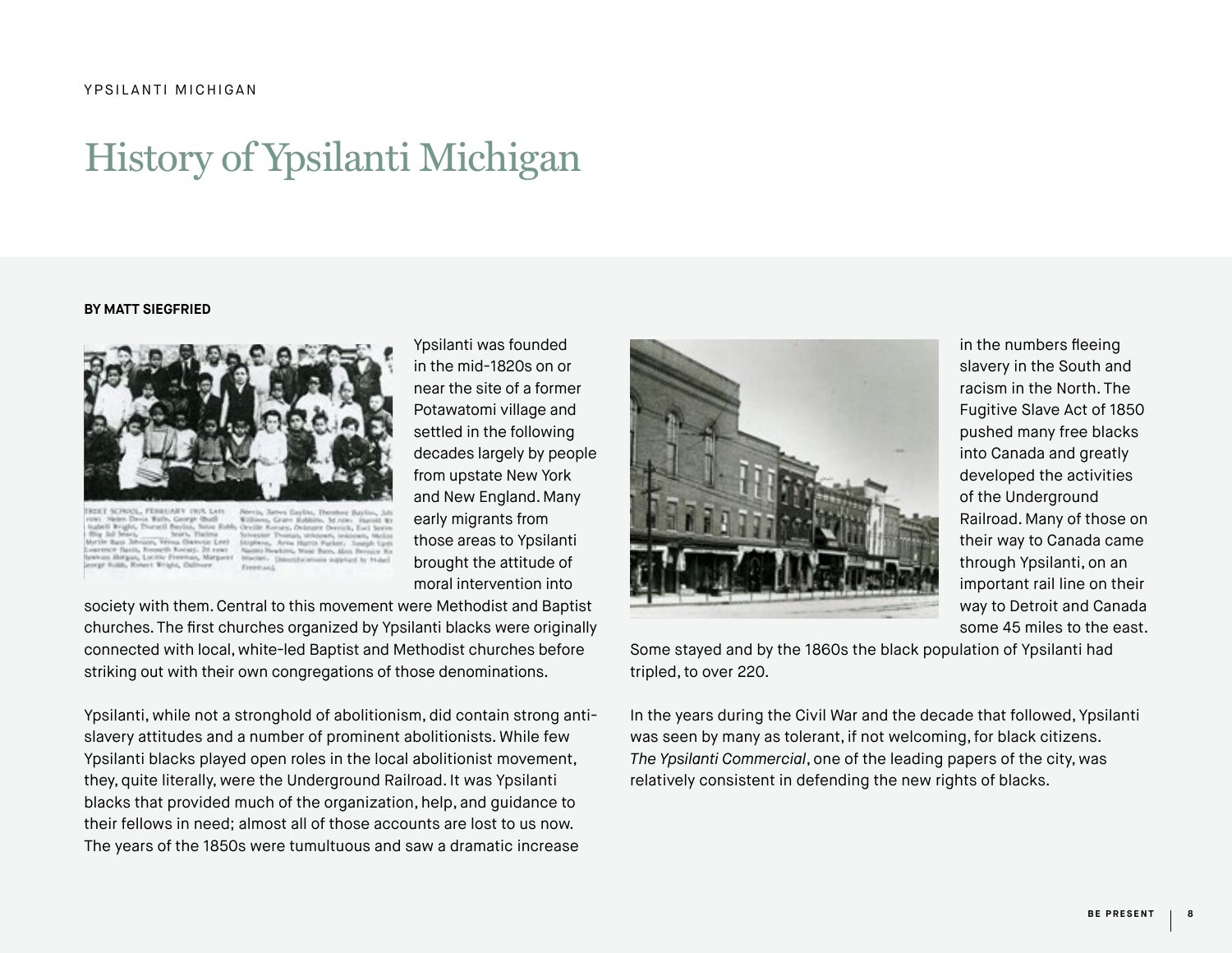## History of Ypsilanti Michigan

CONTINUED



In the period after the Civil War, black Ypsilantians lived in family clusters in several parts of town, including the area around Emmet and Ballard, Depot Town, and the corner of Buffalo and South Adams. Here stood the African Methodist Episcopal Church, the First Ward School, and, eventually, the Good Samaritan Lodge Hall.

Generations of Ypsilanti blacks were married, mourned, educated, and initiated. This historic street was home to Sunday School teachers and Lodge Elders, Civil War veterans, and civil rights activists.

Blacks, while marginalized, were not completely segregated. Blacks owned a few businesses, grocery stores, barber shops, and construction contractors, many with white patrons. In this period, there were many who returned to the United States from settlements in Canada. By 1880, Ypsilanti's black population had risen to 440, about 10% of the city's total population.

However, Ypsilanti was not immune to the white supremacist reaction to black liberties won in the Civil War and Reconstruction. Toleration receded and hostility increased in the 1880s and 90s. In a few short years, segregation became so complete that even the service work blacks did for whites as barbers, domestics, and laundresses were no longer available. Blacks were increasingly shut out of both institutions and public discourse.

The community responded to this by building their own institutions in the form of fraternal and benevolent organizations, religious institutions, and increasingly political groups like the Afro-American Protective League of the early 1890s.

As Jim Crow separation became codified in the latter 19th-century, north as well as south, Ypsilanti's scattered clusters of African-American residents coalesced into segregated neighborhoods south of Michigan Avenue and west of Washington Street. South Adams Street, with its school, church, and abundance of empty lots, became a central avenue of African-American life in Ypsilanti.

The years of the Great Migration (1916-1970) brought many more African Americans to Ypsilanti. They came from the South looking for work and a little more freedom. The community that existed in Ypsilanti would become a part of a larger new community. The common thread that united them was defined by the struggle for emancipation. While similar to those that came later, Ypsilanti's black community would develop a new identity in the post-war years.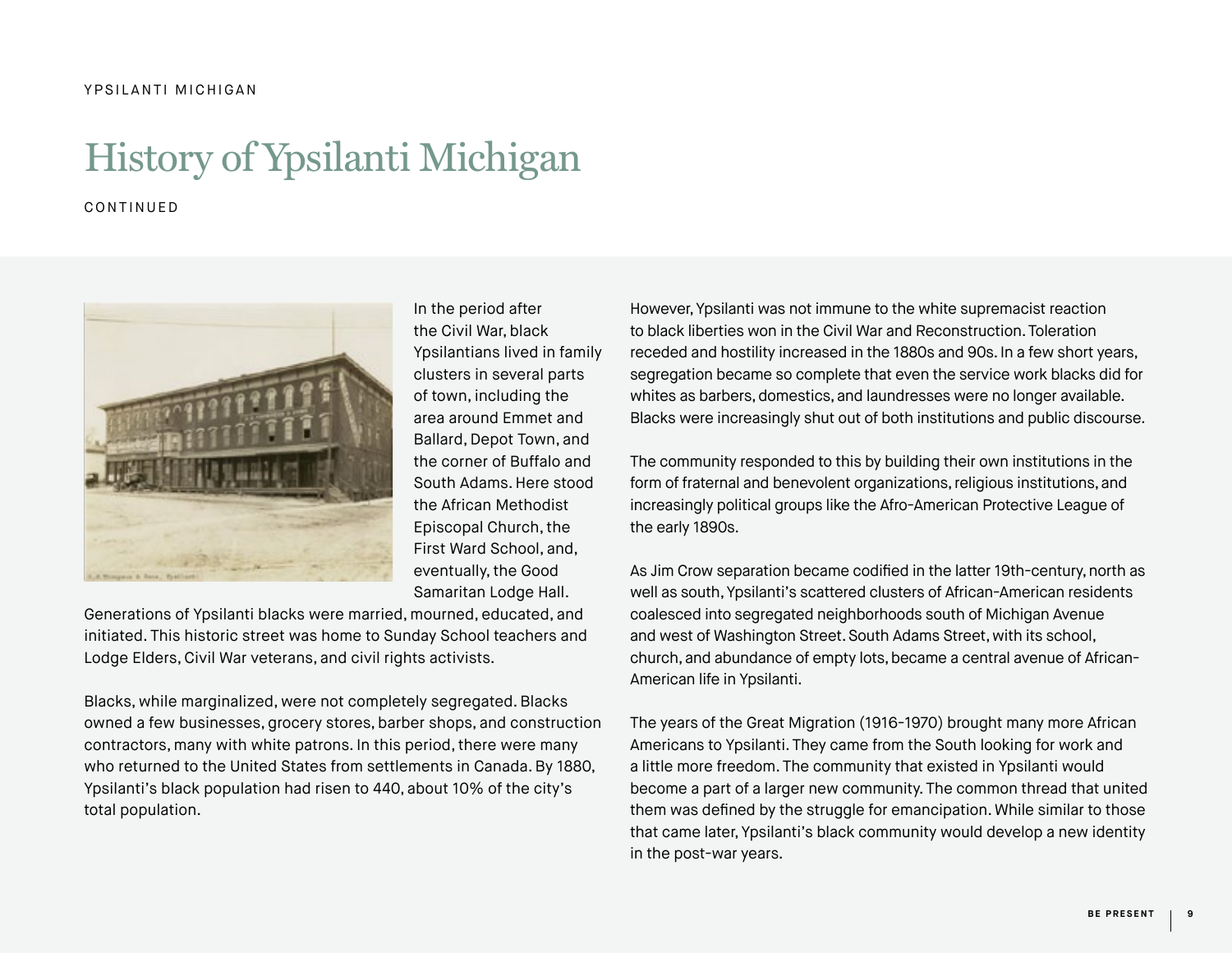### Historian A.P. Marshall



Albert Prince (A.P.) Marshall, son of Early and Mary Bland Marshall, was born September 5, 1914 in Texarkana, Texas and raised in Oklahoma. He graduated from Missouri's Lincoln University in 1939 with a bachelor's degree in library science and earned a master's degree from the University of Illinois in 1950. A.P. worked at Lincoln University, becoming director of the Inman E. Page Library. A leading librarian, he was President of the Missouri Library Association and Vice President of the American Library Association. During the 1950s, he was President of the Missouri state NAACP.

A.P. came to Eastern Michigan University in 1969 and retired in 1980. In that time he taught library science and served as the director of Eastern Michigan University's library as well as the Dean of Academic Services. He was involved in the Ypsilanti Rotary Club, Alpha Phi Alpha fraternity, Ypsilanti-Willow Run Branch of the NAACP, and Brown Chapel African Methodist Episcopal Church, for which he wrote a history.

While in Ypsilanti, Marshall began to research the city's historic African-American community. His pioneering work brought to life figures like Elijah McCoy and helped transform Ypsilanti's sense of itself. A.P. wrote many articles and several books about Black Ypsilanti, including *Unconquered Souls*, available at the Ypsilanti Library. In the process of his research, Marshall conducted dozens of interviews and collected hundreds of documents.

Albert Prince Marshall died on March 9, 2001 at the age of 86.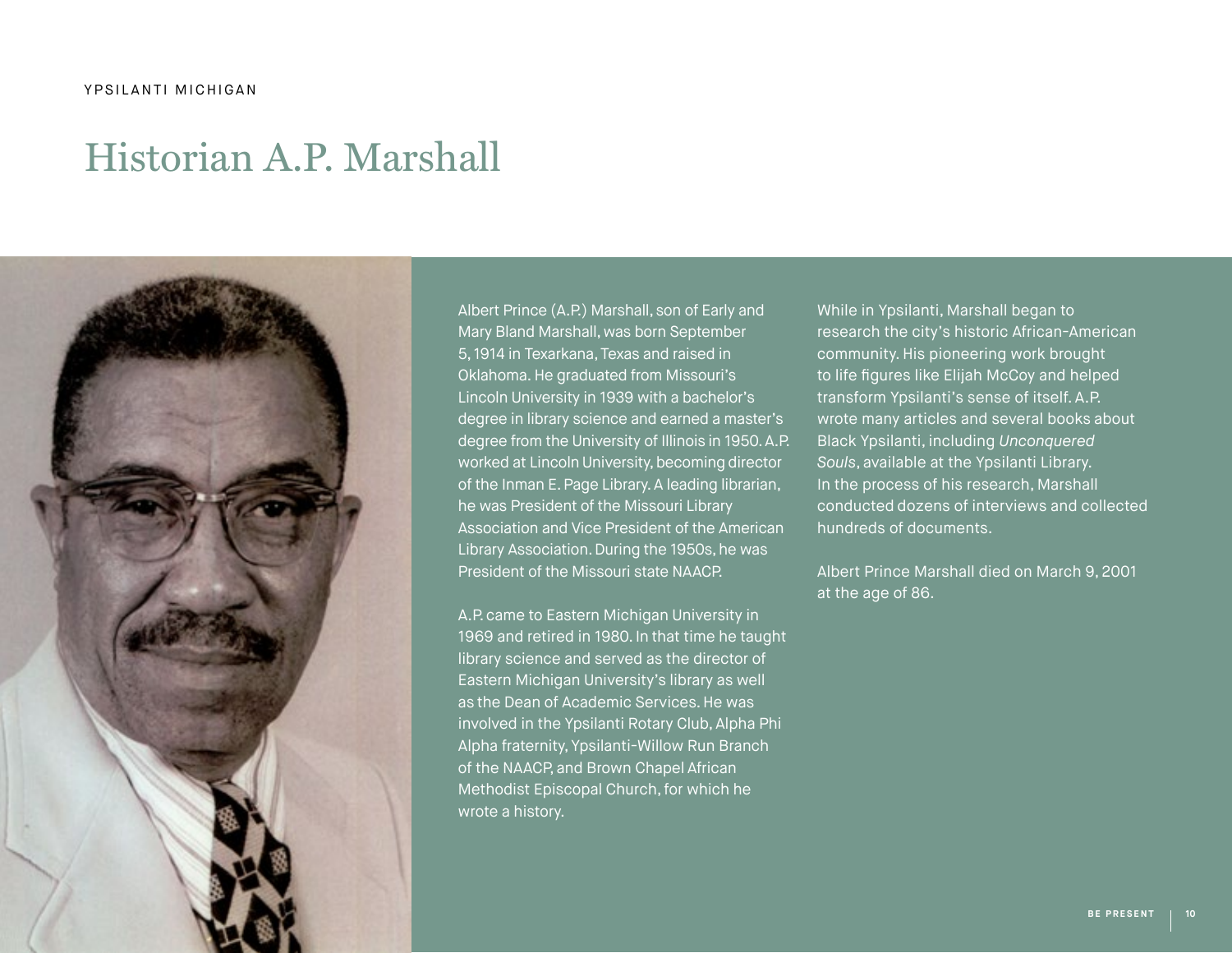## Riverside Arts Center



Founded in 1994, the Riverside Arts Center (RAC) offers, promotes, and nurtures dynamic arts and cultural programs through arts education, performing arts, and visual and fine arts activities that serve and engage the community in Ypsilanti, Washtenaw County, and the surrounding area.

Since its construction in 1909 as a Masonic Temple, the RAC building has undergone extensive renovations and changed ownership twice. The interior was renovated twice following fires in 1924 and 1970, and in 1987, the building was sold to Materials Unlimited, an antique and architectural supplies dealer.

In 1994, the Ypsilanti Downtown Development Authority (DDA) purchased the building for \$290,000 with the plan to renovate it into an arts center, providing rental space for performing arts groups and run by a non-profit arts council, the Riverside Arts Center Foundation. Over the following 15 years, the RAC has played a major part in boosting Ypsilanti's economic and cultural growth. In 1996, the Washtenaw



Council for the Arts moved to RAC from its previous location in Ann Arbor, and the RAC was awarded hundreds of thousands of dollars for renovations and building upgrades. Funding was awarded for a project linking RAC to the nearby Riverside Park, and in 2008 the RAC completed the installation of an elevator between the

RAC and adjacent DTE building, providing access to the previously unused upper floors of the RAC. In 2016, the RAC hosted over 15,000 people at 94 performances, contributing over \$600,000 in total industry impact in Ypsilanti. The art center's \$230,000 annual budget is realized through grants, charitable contributions, and space rentals, and the RAC currently partners with over 20 community organizations, individual artists, and community leaders.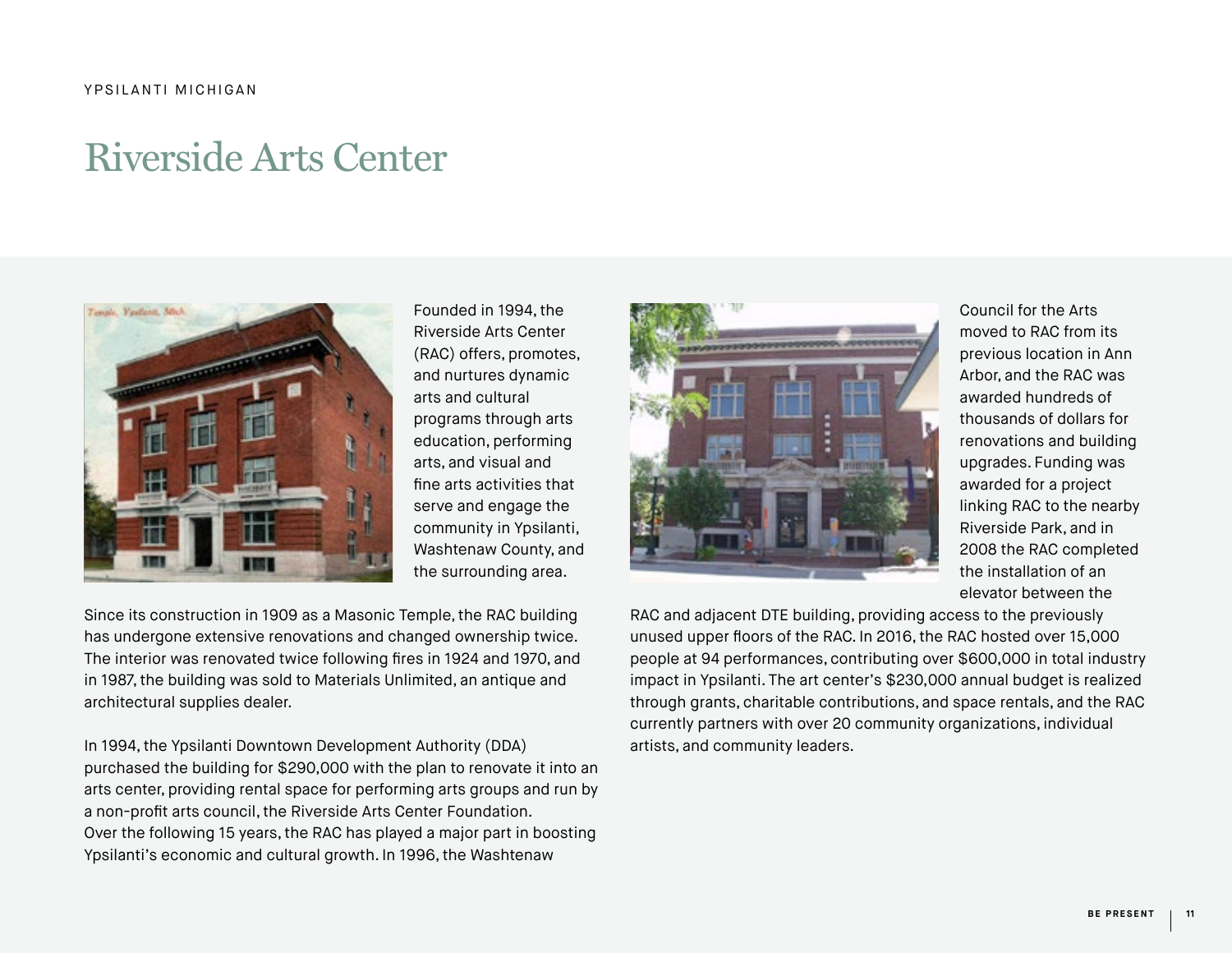## Landmark Ypsilanti Tour Highlights

#### **WILLOW/WEST WILLOW**

A look at the neighborhoods that grew up around the massive Willow Run and other auto plants that dominated Ypsilanti's post-World War II history, as well as the site of important civil rights efforts to desegregate war housing and industry in the volatile World War II years. Recently, the Willow Run and Ypsilanti school systems have merged, highlighting the joint history and common future of the two communities.

#### **DOWNTOWN YPSILANTI**

Ypsilanti developed segregated business districts by 1920 with downtown's Michigan Avenue becoming a largely "no-go" area for Black Ypsilantians. However, before the rise of Jim Crow, downtown was home to a number of Black businesses and social halls. This area saw numerous activities including celebrations on Emancipation Day and three visits by Frederick Douglass.

#### **SOUTH ADAMS NEIGHBORHOOD**

Among the oldest African-American neighborhoods in Michigan, the South Adams neighborhood is home to several important buildings in Michigan history, including a school, churches, social hall, and numerous homes built or lived in by the generation that escaped slavery, made homes in Canada, and fought in the Civil War. The genuine home of Underground Railroad history in Ypsilanti is in these houses and buildings, some built by the very hands that escaped bondage. The neighborhood is now facing increasing threats of gentrification.

#### **PARKRIDGE**

The site of a historic community center and federal housing development, Parkridge is in the heart of Ypsilanti's south side and helps to tell the story of the Great Migration, which saw thousands of African Americans journey from the South to join an already existing neighborhood, born in the mid 19th-century with the hopes of creating a new community. We will also look at the historic Parkridge Community Center and discuss the ongoing housing crises, then and now.

#### **HARRIET/MONROE**

The area of Harriet/Monroe was once the home to Ypsilanti's African-American business district and housed two dozen shops and restaurants. Razed after a contentious fight in the period of Urban Renewal, this area has seen the most change of any Ypsilanti neighborhood as the highway and multi-family homes have altered the historic landscape. Like Detroit's Black Bottom, Ypsilanti has also seen the effects of the interstate system destroying historic Black neighborhoods. In addition, this area was the site of the city dump; the long-term consequences include the recent attempt to move people from contaminated properties.

#### **HIGHLAND CEMETERY AND DEPOT TOWN**

A visit to Ypsilanti's scenic Highland Cemetery to visit graves, some in a segregated plot and many unmarked, of historic Black Ypsilantians, telling their stories. Additionally, this part of the tour includes a visit to the impressive Civil War monument that stands over the graves of both Black and white veterans and the opportunity to hear the incredible story of Ypsilanti's Black Civil War experience. We will also hear of Ypsilanti's important association with the Dredd Scott case and see potential sites of Underground Railroad activity and homes of leading abolitionists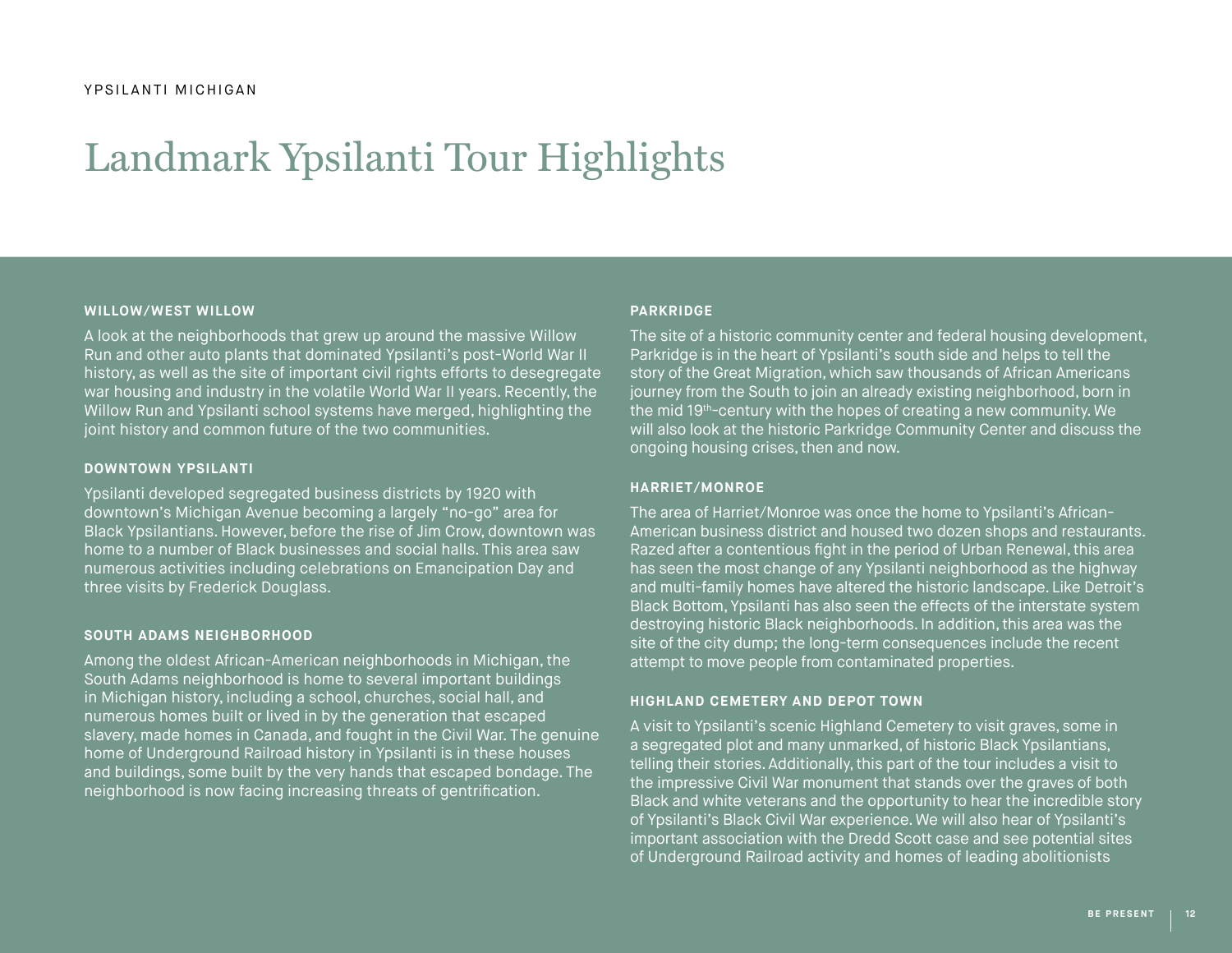## Ypsilanti African-American Mural Project



The African-American History Mural Project of Ypsilanti was founded by Ypsilanti High School art educator Lynne Settles and her students. The project's mission is to raise awareness of the rich history of Ypsilanti's African-American heritage,

providing a source of inspiration for today's community. The series of three murals depict the stories of Dr. H.P. Jacobs, the Underground Railroad, and the amazing women of historic Ypsilanti that worked in health care, education, community leadership, sports, and civil rights.

The first mural is a depiction of H.P. Jacobs, a co-founder of Jackson State University in Mississippi. He was born in bondage and lived in Mississippi until forging free papers for his family and moving them to Ypsilanti. Jacobs found work as a janitor at the Normal School, then became a prominent minister before enrolling in medical school and establishing himself as a well-respected doctor. Throughout his life, Jacobs worked as a political activist, serving in the Constitutional Convention of Mississippi and as president of the Missionary Baptist Convention of Mississippi. He was elected to the Mississippi State Senate for three terms.





"only a very few of some of the most amazing women that called Ypsilanti home. We have women by name but it's more about the work they did in the areas of health care, education, leadership, social issues, community, sports, and civil rights. [And] the groups of women that we don't know by name that held up the ones we do know by name."

The second mural depicts the Underground Railroad, a network of both African American and white people who offered shelter and aid to escaped slaves from the South. It developed as a convergence of several different clandestine efforts. The exact dates of its existence are unknown, but it operated from the late 18th century to the Civil War, at which point its efforts continued to undermine the Confederacy in a lesssecretive fashion.

The third mural, according to Lynne Settles, depicts

**BE PRESEN**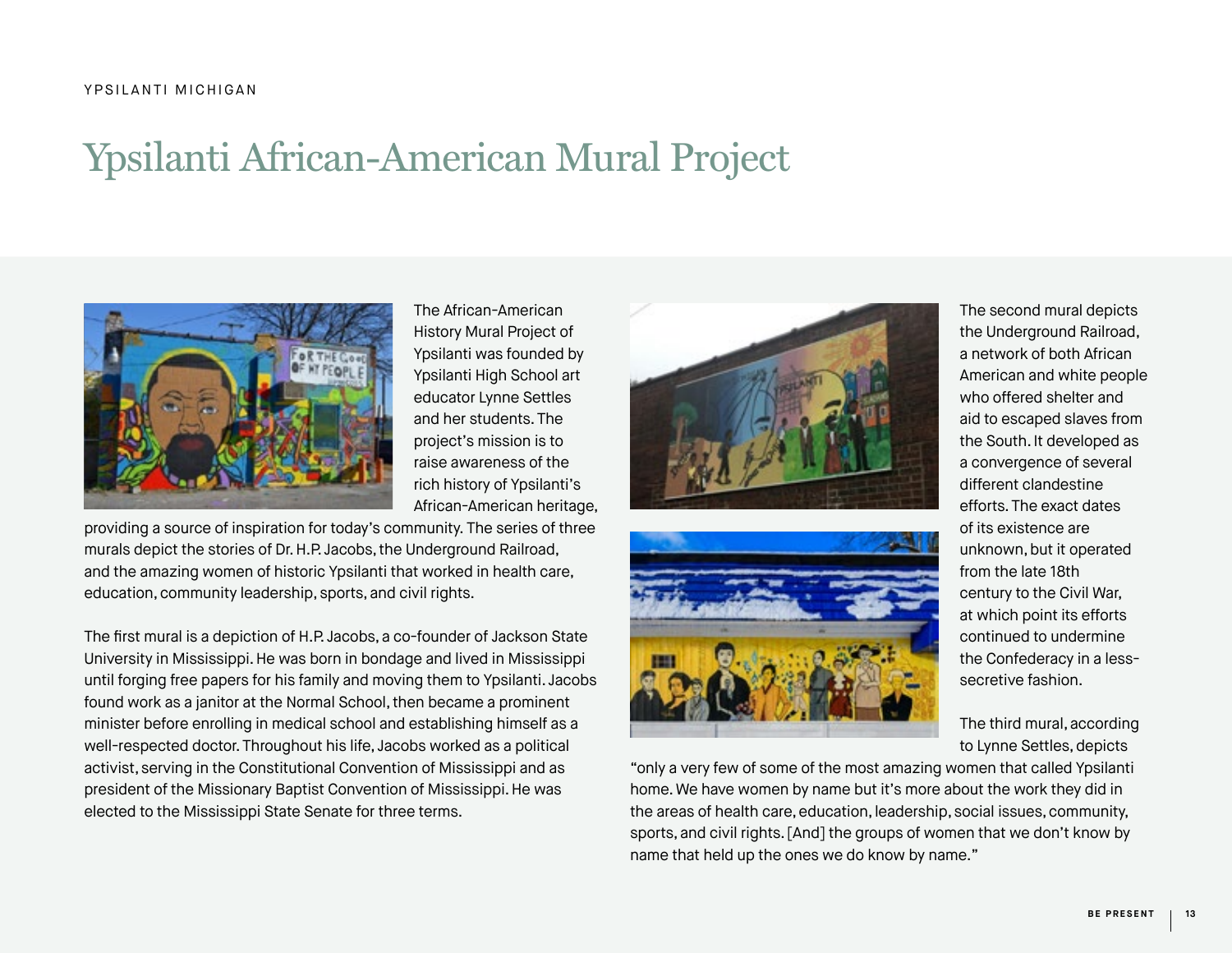# Historic Landmark Brown Chapel AME Church



The Brown Chapel African Methodist Episcopal Church was one of only two churches to serve African Americans who lived in Ypsilanti for 75 years, starting in the middle of the 19th century. The congregation first began in  $1843 - 22$  years before slaves were freed — and was recognized in 1848, making it one of the inaugural African American

congregations in the state of Michigan. Meetings were held in the private homes of Flora Thompson and Sylas Jones until 1856, when two members of the congregation, Jesse and Isa Stewart, donated two lots of land on Adams Street for expansion of houses of worship. Around 1870, further renovation and development in construction were made, and by 1904, the church that stands today was fully built  $-$  by members of the community with construction experience.

These acts of personal contribution, and the sense of collaboration and community, are what made the Brown Chapel AME Church integral to the lives of those who were involved, and what makes it continually successful today, 170 years later. If you visit Brown Chapel AME Church today, you will

see the stained glass windows that represent and commemorate the early members of the congregation.

In 2014, Brown AME started congregating about a mile away from the Adams Street location — on Michigan Avenue — but the original, historic building remains, and continues to be used as a church.

Currently, Brown AME is led by Pastor Jerry Hatter, who is the congregation's 42nd pastor and has served in the role for 27 years. There are regular services on Wednesdays and Fridays, as well as Bible Study meetings and Sunday school.

The mission of Brown Chapel is to minister to the spiritual, intellectual, physical, emotional, and environmental needs of all people by spreading the liberating gospel through word and deed, as we seek to save the lost, reclaim the saved, and serve the needy.

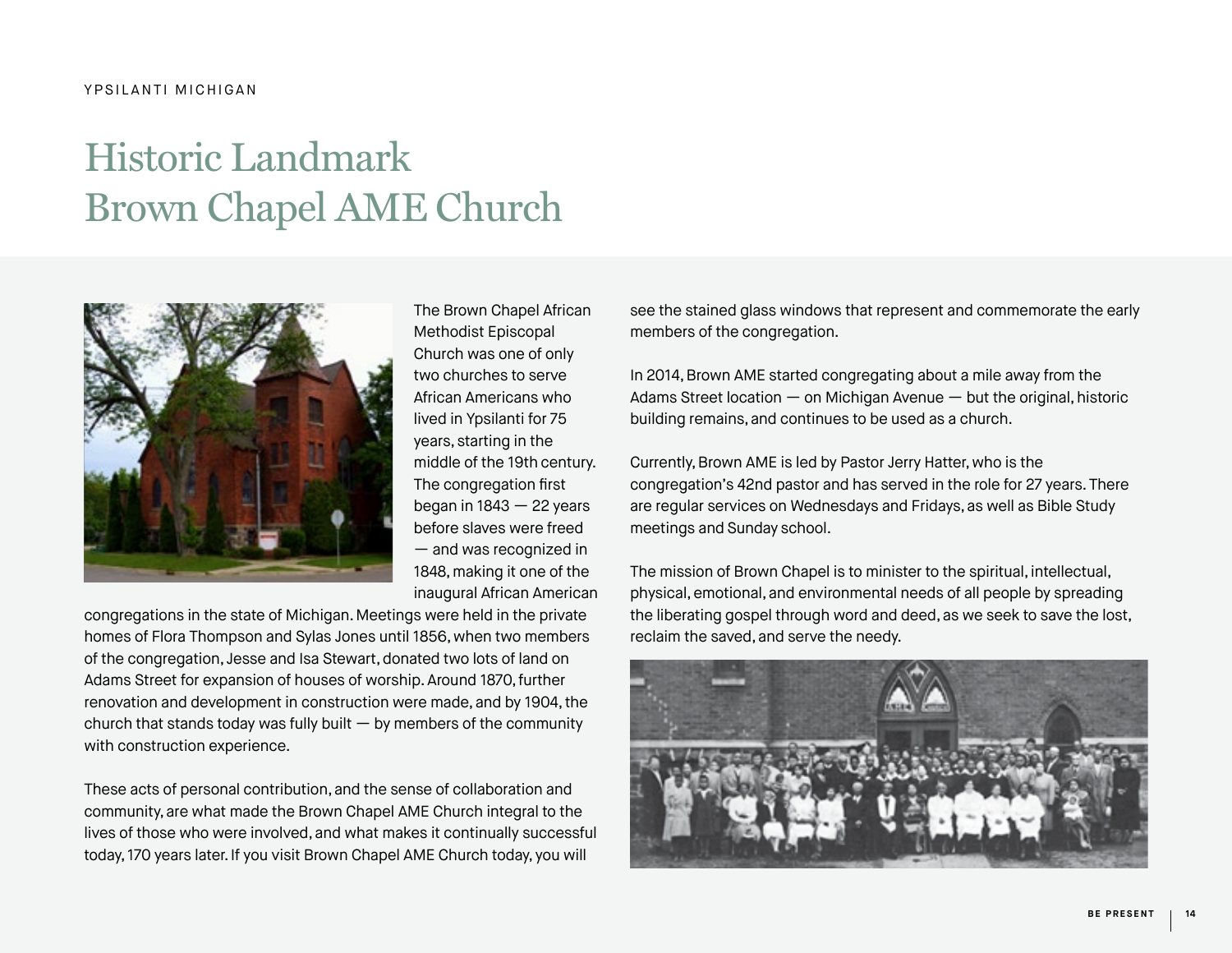### **Resources**

### YPSILANTI

I FOILEANT II<br>Located at the juncture of old Indian trails<br>and the Huron River. this area was the camping<br>In 1809 Gabriel Godfroy established an Indian<br>Irading post on the west bank of the Huron<br>Irading post on the west ba

Erected 1963 By The Rotary Club

 **7 3 4 . 7 6 4 . 2 5 3 8 ——— U M S . O R G**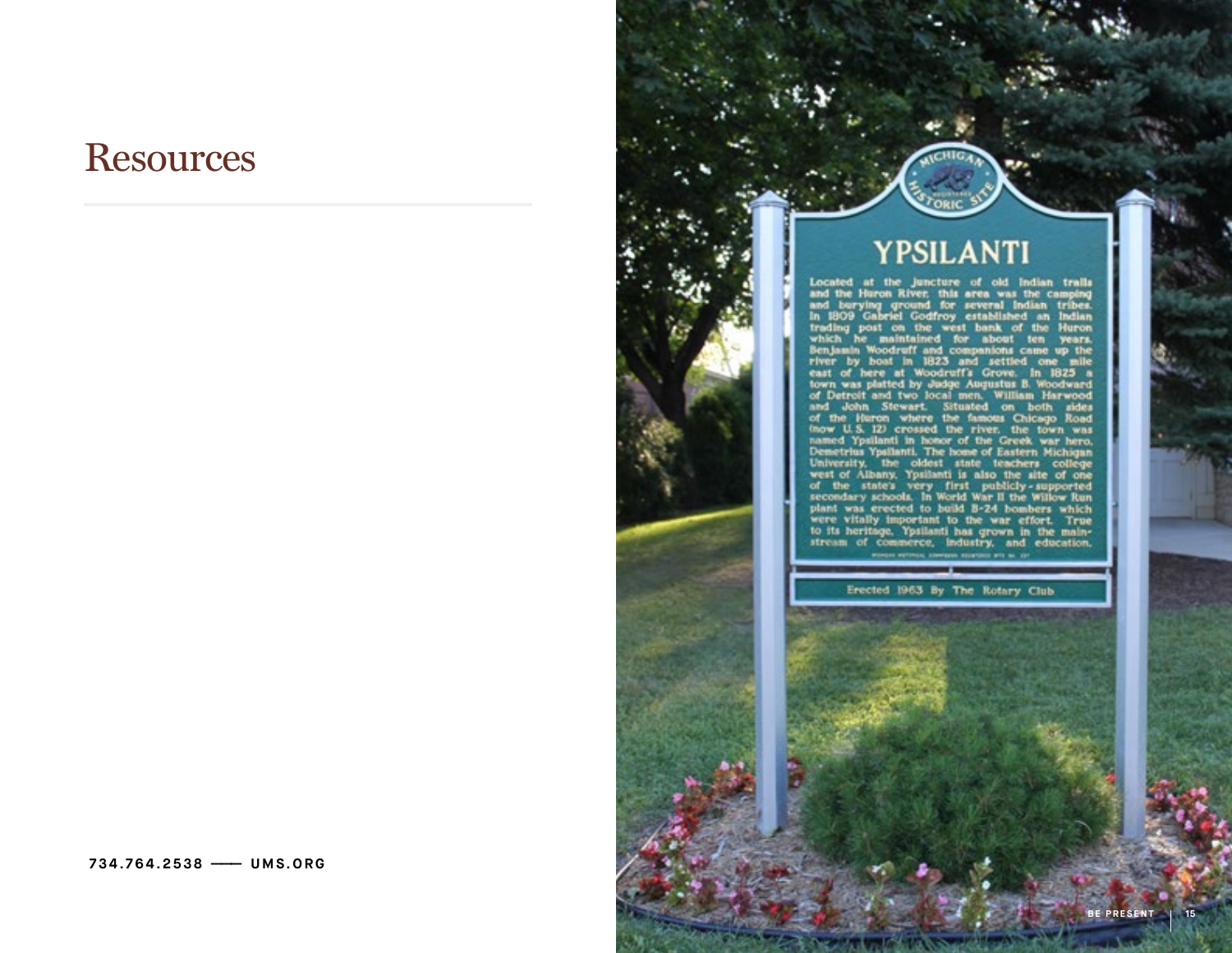#### RESOURCES

## Organizations and Information

**SOUTH ADAMS STREET @1900** [SouthAdamStreet1900.wordpress.com](https://SouthAdamStreet1900.wordpress.com/)

**RIVERSIDE ARTS CENTER**  [www.RiversideArts.org](https://www.RiversideArts.org/)

**BROWN CHAPEL AFRICAN METHODIST EPISCOPAL CHURCH**  [G025540.wixsite.com/Bchapel](http://G025540.wixsite.com/Bchapel)

**PARKRIDGE COMMUNITY CENTER**  [CityofYpsilanti.com](http://CityofYpsilanti.com/)

**YPSILANTI FARMERS MARKET/DEPOT TOWN** [GrowingHope.net/Farmers-Markets/Ypsilanti](http://GrowingHope.net/Farmers-Markets/Ypsilanti/)

**YPSILANTI DISTRICT LIBRARY**  [YpsiLibrary.org](http://YpsiLibrary.org/)

**A.P. MARSHALL**  [history.YpsiLibrary.org/A-P-Marshall](http://history.ypsilibrary.org/a-p-marshall/)

**YPSILANTI HISTORICAL SOCIETY**  [www.YpsilantiHistoricalSociety.org](https://www.YpsilantiHistoricalSociety.org/) **YPSILANTI' HISTORIC FREIGHTHOUSE** [www.YpsilantiFreighthouse.org](https://www.YpsilantiFreighthouse.org/)

**BEEZYS CAFÉ** [BeezysCafe.com](http://BeezysCafe.com/)

**CUPPY'S**  [www.CuppysBestSoulFood.com](https://www.CuppysBestSoulFood.com/)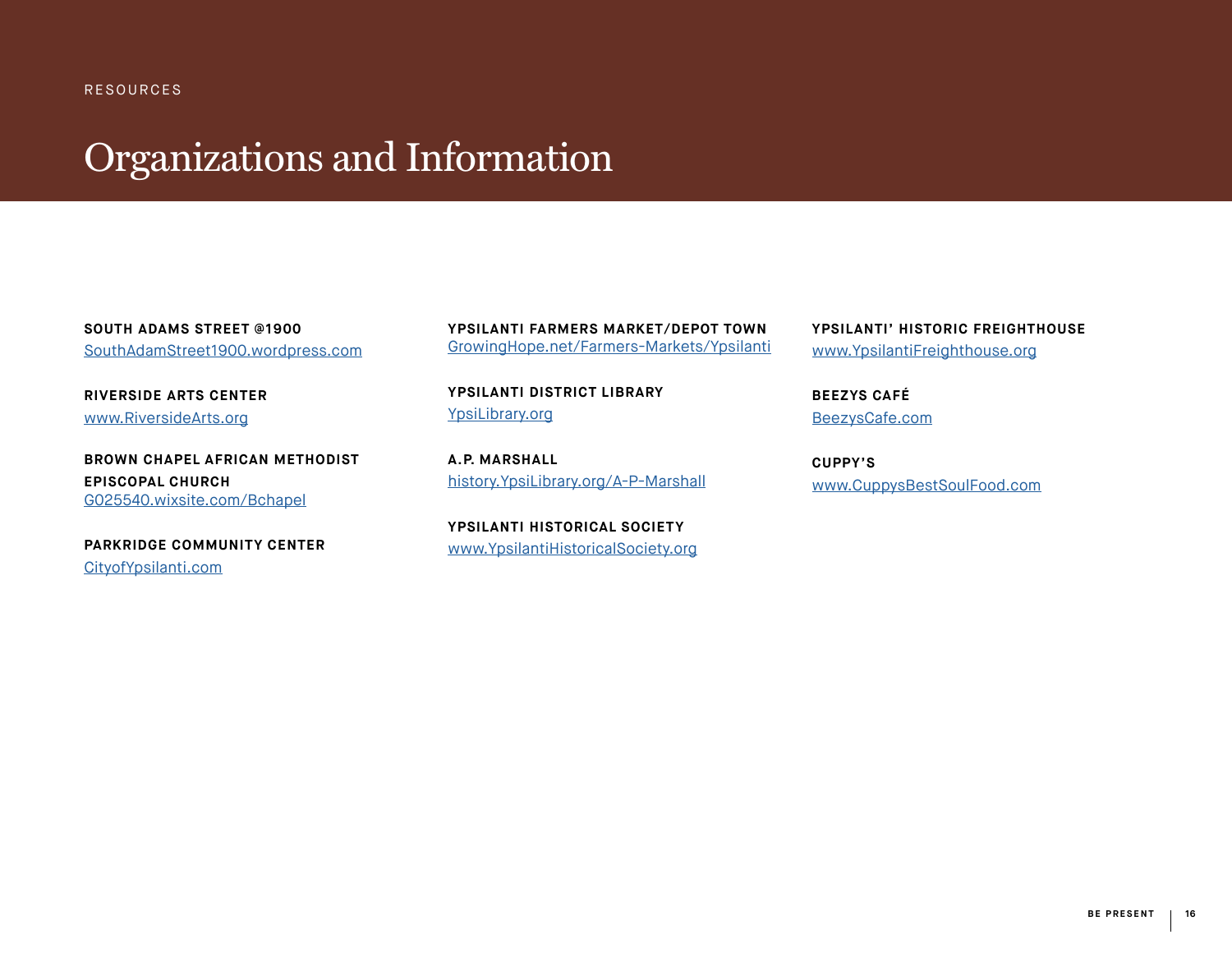### Ann Arbor District Library

The following listing of literature for educators was developed by the Ann Arbor District Library to connect to the 2017-18 UMS Immersion: Exploring African-American History in Ypsilanti. All titles are in circulation at the library. For more information about the Ann Arbor District Library and their programs for youth, teens, teachers, and schools, visit www.aadl.org.

#### **BOOKS**

**[UNCONQUERED SOULS:](https://aadl.org/catalog/record/10225579)** The History Of The African American In Ypsilanti by Albert P Marshall

**[STANDING TALL:](https://aadl.org/catalog/record/10088545) PUTTING DOWN ROOTS**  Twenty African American Women Whose Inspiring Lives, Challenged, and Changed a Community by Jan Collins-Eaglin

**THE ["REAL MCCOY"O](https://aadl.org/catalog/record/10221614)F YPSILANTI:**  About the inventor Elijah McCoy

**[THE UNDERGROUND RAILROAD IN MICHIGAN](https://aadl.org/catalog/record/10009692)** by Carol Mull

**[AFRICAN AMERICANS IN MICHIGAN](https://aadl.org/catalog/record/10072717)** by Lewis Walker

**[BLACK EXPERIENCE IN MICHIGAN](https://aadl.org/catalog/record/10111448)** by Reginald Larrie

**[FROM MIDNIGHT TO DAWN](http://old.aadl.org/catalog/record/1281564):** The Last Tracks of the Underground Railroad by Jacqueline Tobin: Michigan's role in the Civil War [pbs.org](http://pbs.org)

#### **DVD**

**[NORTH TO FREEDOM:](https://aadl.org/catalog/record/10340983)** [Michigan's Underground Railroad](https://aadl.org/catalog/record/10340983)

#### **OLD NEWS ARTICLES AND PHOTOS**

**[MICHIGAN CITIES](https://aadl.org/aa_news_19870712-michigans_railroad_to_freedom)** that were stations on the Underground Railroad

**[BROWN CHAPEL](https://aadl.org/aa_news_19940814-a_church_and_its_heritage)** in Ypsilanti was once part of the Underground Railroad

**[ORAL HISTORY](https://aadl.org/aachmvideos)** of African Americans in Ann Arbor and Ypsilanti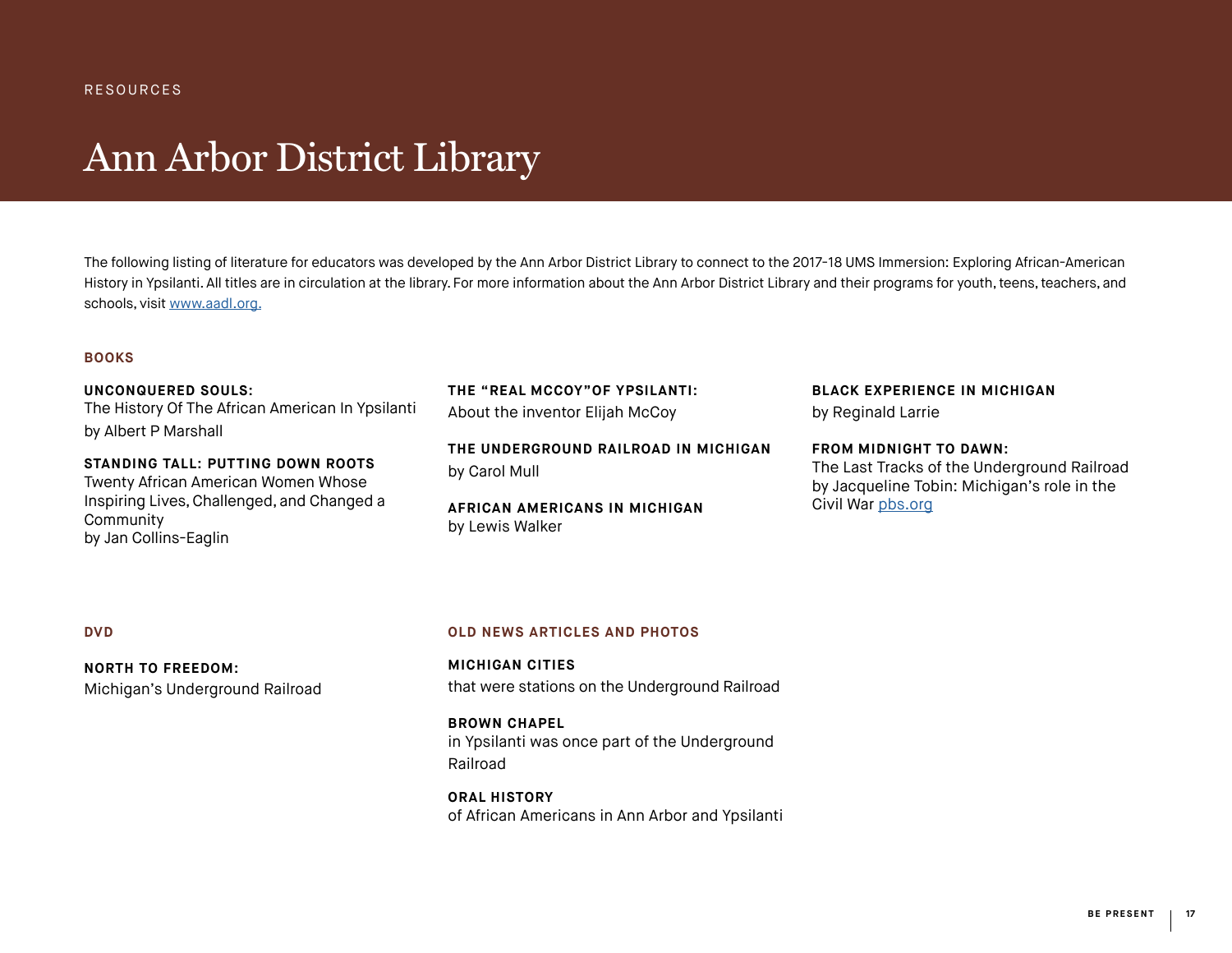#### CONNECT

## About UMS



#### **UMS EDUCATION AND COMMUNITY ENGAGEMENT DEPARTMENT**

#### **STAFF**

**MATTHEW VANBESIEN** UMS President

**JIM LEIJA** Director of Education and Community Engagement

**SHANNON K. FITZSIMONS MOEN** Campus Engagement Specialist

**TERRI PARK** Education Coordinator

**ADAM DESJARDINS** Education and Community Engagement Assistant

**EMILIO RODRIGUEZ** Community Programs Manager

**GRACE BYDALEK** Student Staff

**SEAN MEYERS** Student Staff

**ALLIE TAYLOR** Student Staff

UMS was selected as one of the 2014 recipients of the National Medal of Arts, the nation's highest public artistic honor, awarded annually by the president of the United States at the White House to those who have "demonstrated a lifetime of creative excellence." The National Endowment for the Arts oversees the selection process.

One of the leading performing arts presenters in the country, UMS is committed to connecting audiences with performing artists from around the world in uncommon and engaging experiences. With a program steeped in music, dance, and theater, UMS presents approximately 60-75 performances and over 100 free educational activities each season.

At UMS, diversity is embraced as both a powerful educational resource and a guiding value for all our work. Our educational philosophy is dedicated to multidisciplinary artistic and educational experiences that represent a range of cultural traditions and viewpoints. Understanding our similarities and differences informs our culture, our values, and helps us navigate the world. By learning together, we can discover something new and extraordinary about each other. Throughout our K-12 Education Season, we invite educators and students to celebrate diversity in order to inform, strengthen, and unite us as community.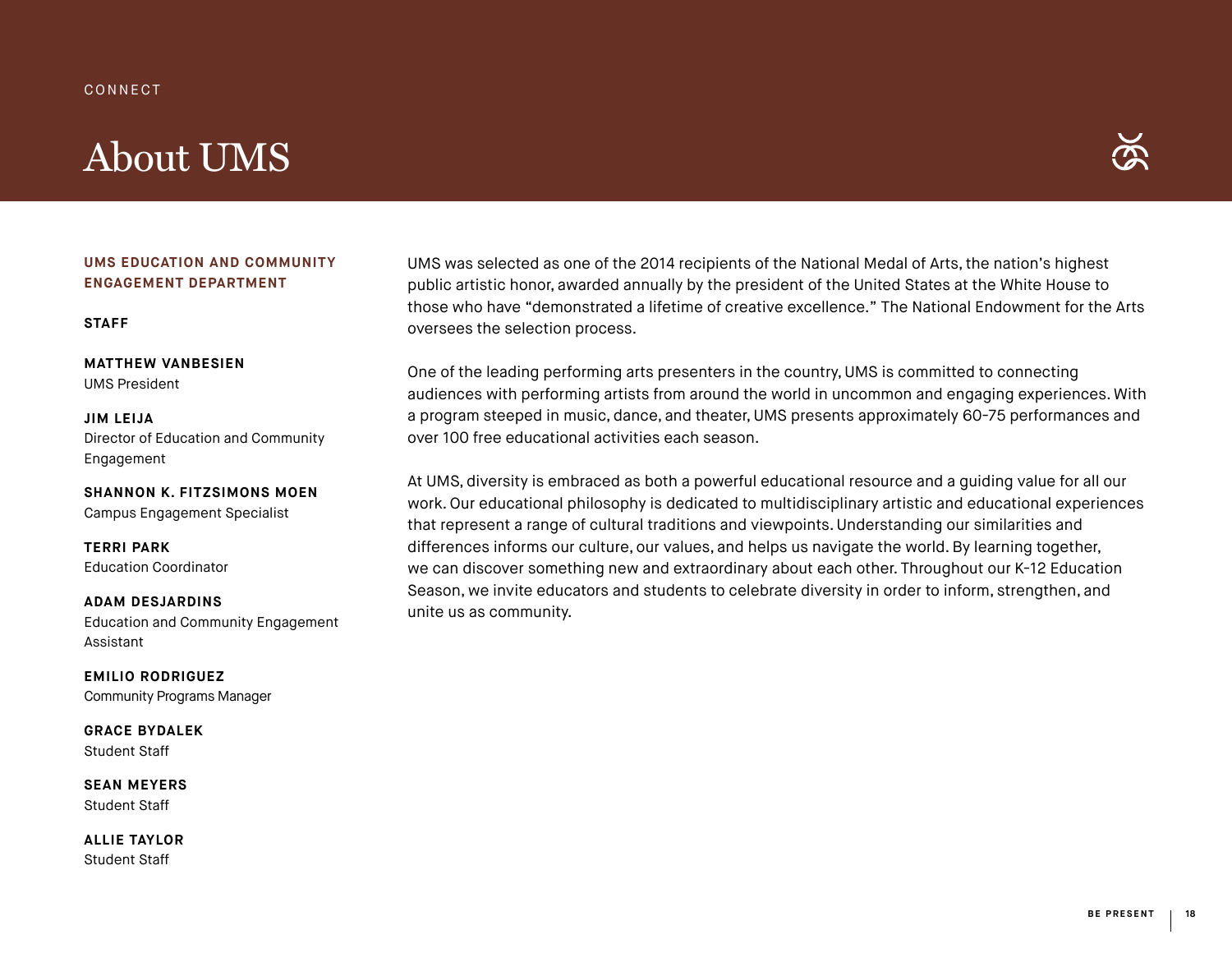#### **CONNECT**

## Thank You! CREDITS AND SPONSORS

#### **RESEARCHED & WRITTEN BY**

Terri Park, Sean Meyers, Allie Taylor, and Matt Siegfried

#### **EDITED BY**

Terri Park

#### **ADDITIONAL INFORMATION PROVIDED BY**

Matt Siegfried, Lynne Settles, and Kayla Coughlin (Ann Arbor District Library)



#### **EXTRAORDINARY GIFTS. EXTRAORDINARY LEARNING THROUGH THE ARTS.**

*UMS is grateful to the following donors for establishing permanent endowment funds or providing annual support of \$5,000 more to support UMS Youth Education Programs.* 



**University of Michigan**

Michael Allemang and Janis Bobrin Anonymous Arbor Networks Arts Midwest Touring Fund Bank of Ann Arbor Kenneth and Noreen Buckfire Jim and Patsy Donahey Community Foundation for Southeast Michigan DTE Energy Foundation David and Jo-Anna Featherman Maxine and Stuart Frankel Foundation Eugene and Emily Grant Family Foundation David and Phyllis Herzig Endowment Fund Honigman Doug and Cate McClure Michigan Council for Arts and Cultural Affairs Michigan Medicine

THE MOSAIC FOUNDATION (of R. & P. Heydon) National Endowment for the Arts New England Foundation for the Arts Bill Phillips and Marianne Udow-Phillips PNC Foundation Retirement Income Solutions Prudence and Amnon Rosenthal K-12 Education Endowment Fund Jane and Edward Schulak Stout Systems UMS Ambassadors University of Michigan Credit Union University of Michigan School of Music, Theatre & Dance Ambassador Ronald and Eileen Weiser Clayton and Ann Wilhite